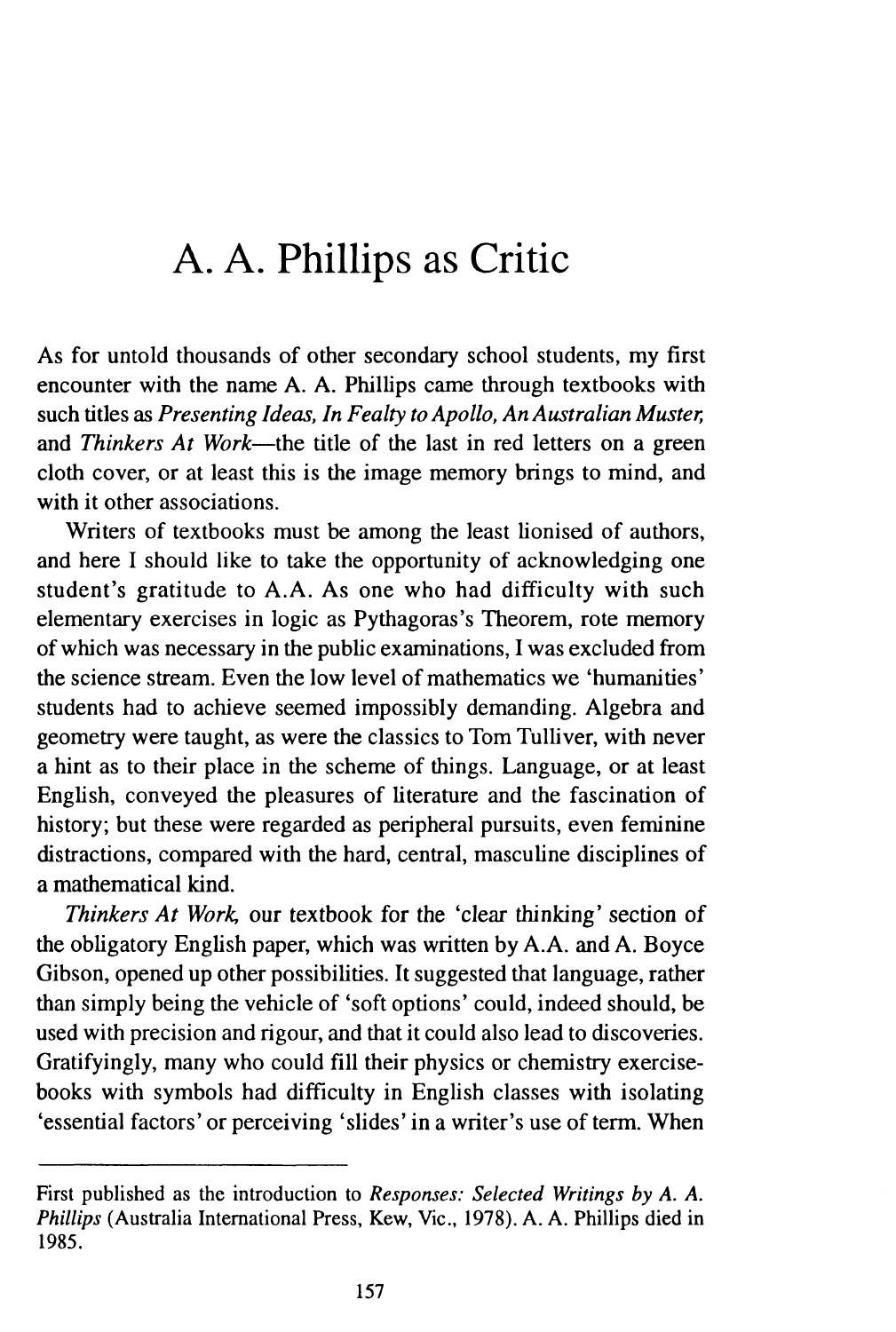confronted with the problems of the 'real' world, with the causes of epidemics or the interpretations of aerial photographs in war-time, many a budding physicist or chemist revealed limitations as a 'clear thinker'. Perhaps because of the compensation it allowed, 'clear thinking' became a passion. I dreamed of teaching it myself one day, of the satisfaction of revealing to others the structures of thought, or deceitful snares, that lay just below the surface of language, and which only needed, to expose them, the keys which *Thinkers at Work* provided.

Other early encounters with A.A.'s name (though I doubt if I saw the connection then) were in the Saturday Literary Supplement of the Melbourne *Age.* The 'Lit. Supp.' was an institution greatly revered by teachers of English, who urged their students to study the model essays provided by the paper's second leader (usually whimsical, always studiously unprovocative) before turning to the reviews and articles in the supplement. In the suburban steppes of Melbourne in the 1950s, the Saturday *Age* held out the glittering promise of metropolitan cultural sophistication—theatre, film, music, painting and books—to the starved souls of school-teachers and some of their students. Colin Bennett, Geoffrey Hutton, Ian Mair and A. A. Phillips were some of the fixed stars in this cultural firmament glimpsed from afar. After twenty years, my memories of A. A's reviews merge into a general impression of an astonishing familiarity with writers ancient and modern, a manner both magisterial and idiosyncratic, and—to a reader whose notion of literary 'appreciation' were formed by presumed knowledge of what the examiners would expect at the end of the year-a recklessly oblique approach to the subject in hand. Those openings that avoided the obvious, straightforward, and dull approach, the telling of appropriate anecdotes, the maintenance of an individual and intimate speaking voice despite the severe limitations on length: these characteristics worried me, profitably I hope now, as they were so contrary to what we were told would be 'expected' from us.

Later, when I escaped from the suburban provinces into the inner keep of metropolitan culture, the University of Melbourne, A.A. was still a presence, at least behind the scenes. There was then no course in Australian literature, though Australian History was well-established. It stirred many of us into adopting a proletarian tie-lessness, singing bush ballads, and sensing for the first time in our lives that there was an Australian culture-even one worthy of our serious undergraduate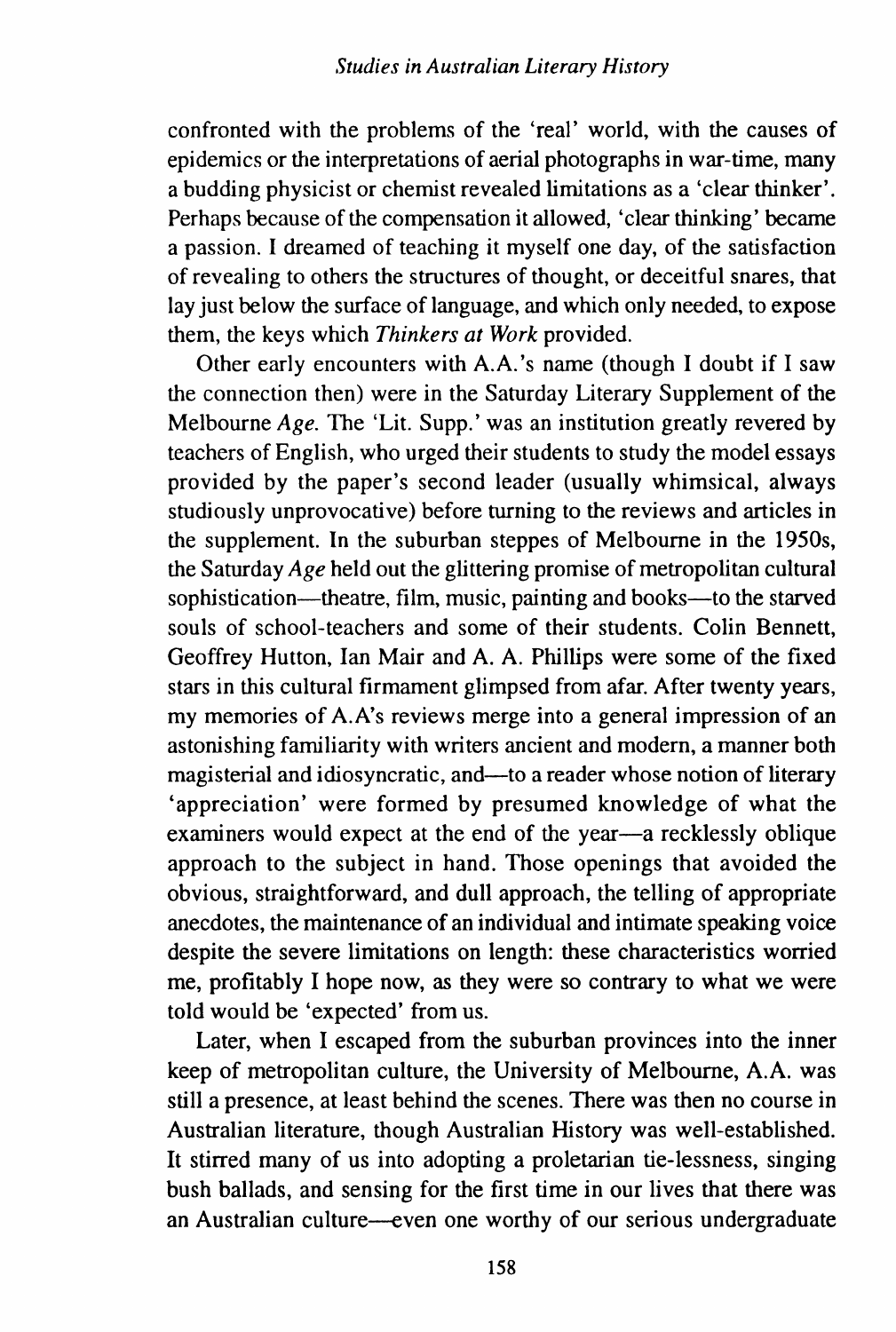attention. Dimly, connections became apparent between what was presented in the History course and what was appearing in local periodicals, which I began to read at this time. Manning Clark, Geoffrey Serle, Ian Turner, Brian Fitzpatrick, Stephen Murray-Smith, Vance Palmer, and A. A. Phillips were amongst those who were not only debating and defining what our culture was but who could also be seen and heard around campus, as staff or visitors. Not only were they living, unlike most whose work we studies, they were living in our society. One evening, Vance Palmer gave a reading which included Lance Skuthorpe's 'The Champion Bullock Driver', 'The Backing of the Colt' passage from *Such is Life,* and his own 'Josie'. Ballads were sung by Miles Maxwell, son of Ian Maxwell the Professor of English who introduced the guests (and who on such occasions used to claim not to have read much Australian writing). Excitingly, the evening suggested that Australian culture could find as appropriate a place in the English Department as it had already in History.

When, after this, I took the newly established honours course in Australian Literature, A. A. Phillips's still fairly recent *The Australian Tradition* was a constant reference. I seem to remember that Mr. Phillips and others who had been propounding a democratic social and literary tradition were found to be sadly ignorant of the rigorously disciplined 'new' criticism that seemed so fresh and revealing when it reached Australia, thirty years after its emergence in Cambridge and Nashville, Tennessee. Mr. Phillips and others had recklessly misappropriated such technical terms as 'tradition' without appreciating the mysterious, quasitheological associations they held for the initiated. They confused social with literary concerns (disturbing during the Cold War period) and paid scant heed to such central literary shibboleths as 'texture', 'ambiguity' or 'organic form'. In short, they were trampling across what was intended to become a well-weeded and fenced-off campus lawn.

Some students on the campus who had a different interest in Australian writing were those who were already determined to become writers themselves. Another memory of A.A. as an incorporeal presence around the university is of one of these writers-to-be asking if I had seen A.A. 'in action' at any literary meetings-'He's quite terrifying'. For him (and he did go on to become a prominent writer), A.A. was the epitome of impassioned and aggressive Australianness. His impression is worth recalling because, I imagine, it was fairly general at that time.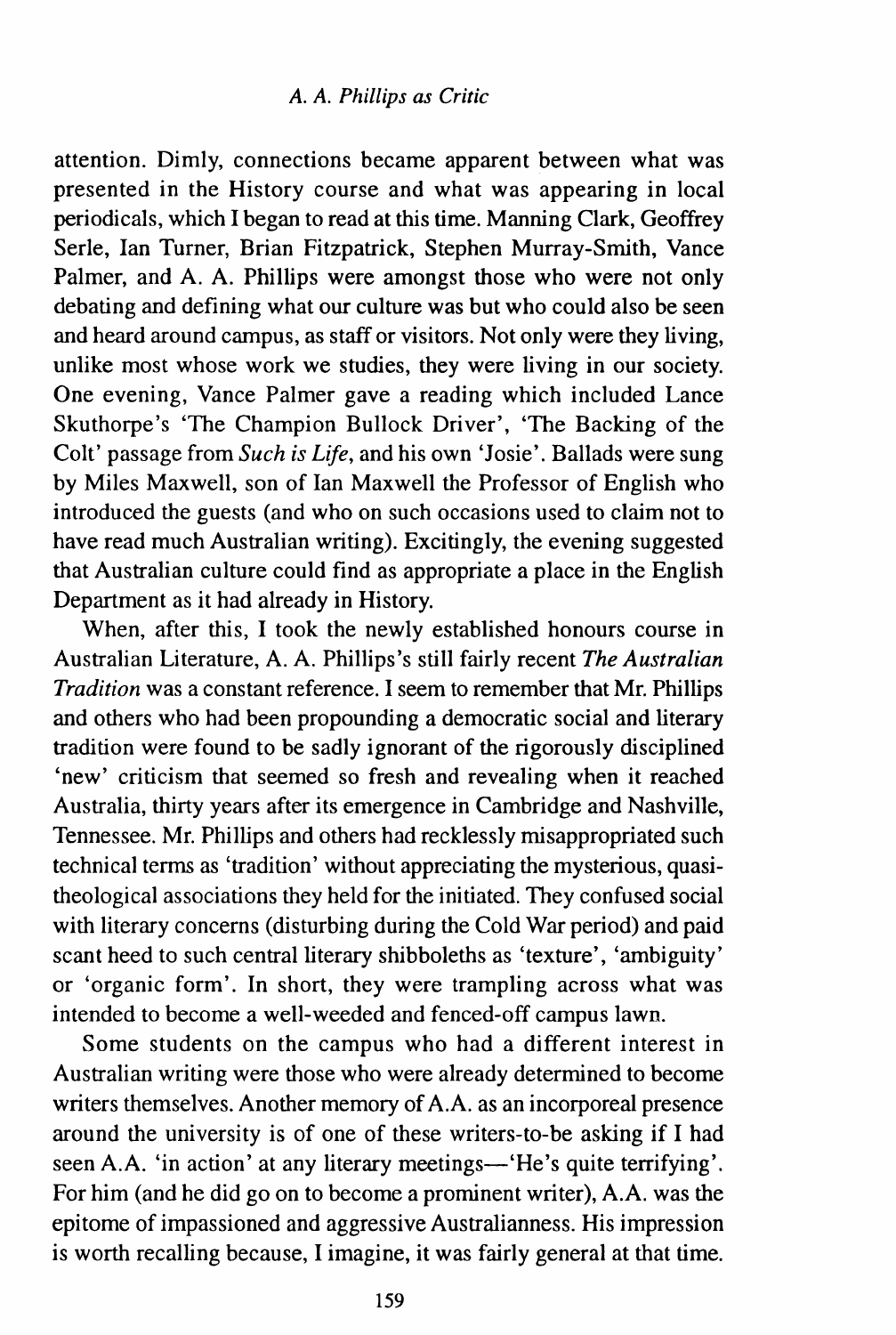Those were the days when it was much easier to be regarded as extreme, or eccentric, or nonconformist, when *Meanjin* was considered 'left wing'—with a hint of subversiveness. Among students I knew, A.A. had acquired something of a reputation as a literary nationalist and a formidable guest of the Literature Club-though he can only remember addressing them once on an Australian topic. When finally I did see him for the first time, standing up in the audience and speaking in his characteristically deliberate and forceful manner, I thought him more impressive than 'terrifying'.

Eventually I met this presence who had haunted my school and undergraduate years when I spent some weeks at Wesley College as a student teacher. A.A. the Senior English Master, with cushion, stick and, invariably, a cigarette was obviously the respected 'character' of the common room. But how would he, with his slight build, closeclipped moustache, spectacles, and gentleman-of-the old-school manner, handle a class of strapping adolescents such as I had been observing? I received his permission to sit in on a Matriculation literature class and found that the answer was, very well indeed. It was no impressive 'demonstration' lesson for my benefit. A.A. walked in, arranged cushion and walking stick to his satisfaction, reminded the dilatory that the essay list for the year was behind the door, that they should select a topic and get on with it, and then talked to the students individually or in small groups while the rest went on with the projects he had devised for them. A.A. refused to dictate notes, the prevailing form of instruction at this level, and guided the students to acquire familiarity with the authors and texts themselves.

It was only after his retirement from Wesley that I came to know Arthur personally, and to discern the links between what had seemed to be the very different worlds he moved in. School mastering was his chosen profession, and he remained dedicated to it for fully fifty years, but his interests spilled over naturally into broadcasting, editing anthologies for the schools and the general public, writing for newspapers and the new periodicals as they emerged, acting and producing, participating generally in the life of the *community* (a key word in his criticism). As well, friendship with writers, editors, academics and theatrical people, and contacts through the position he has built in numerous associations over the years (including six, politically lively years as president of the Victorian Fellowship of Australian Writers)

160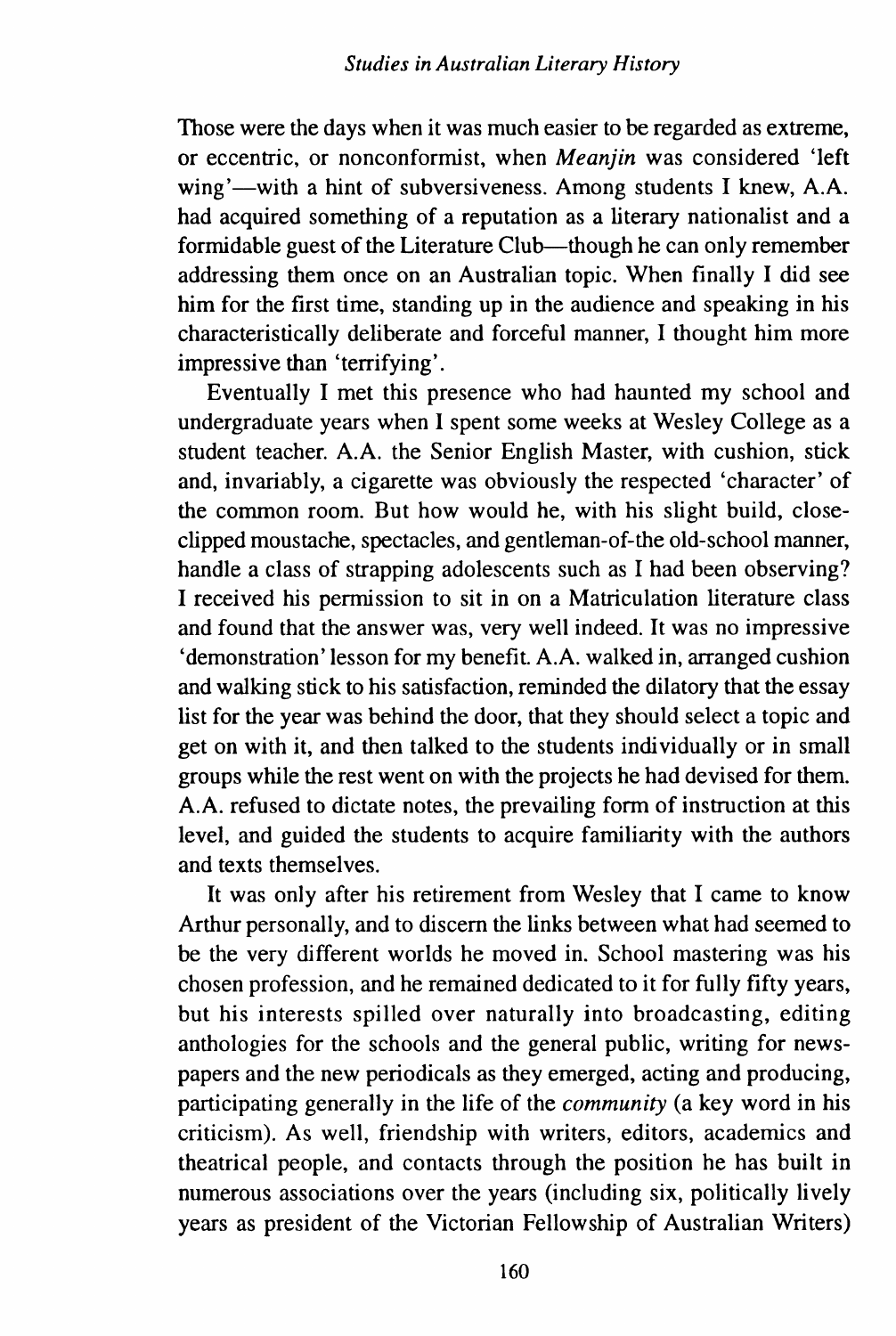had kept him in touch with a wild range of individuals and groups. Personal acquaintance also provided the opportunity to confirm what I suppose every reader of his criticism would suspect from his favouring metaphors related to judicious seasoning and superior vintages-he had a discriminating palate for food and wine and was also a good cook.

Angell Arthur Phillips was as old as the century. His own twenties and thirties coincided with those decades he has often referred to in his writing-decades of comparative aridity and striving to stimulate local art and literature, or to recapture some of the cultural efflorescence at the end of the nineteenth century. In a number of essays he recorded this sense of deprivation, and also the sense of excitement towards the end of the 1930ss when the poetry of Slessor and Fitzgerald seemed to confirm the promise of a new beginning. Yet the barrenness these recall was that of the native culture. It was not that he saw Australia as uncultured.

The Melbourne of his youth was not the constellation of suburbs I remember, and cheerfully disparage, in a way I'm sure he would not have approved. His family background related him to the quite vigorous colonial culture of late nineteenth-century Melbourne. His greatgrandfather, the Reverend Solomon Phillips, had arrived in Australia, newly-married, in 1830. He was assistant minister of the Bridge Street Synagogue in Sydney until 1852, when he moved to Melbourne and went into business. He returned to Sydney to become first Minister of the Macquarie Street Synagogue, and on retirement in 1874 moved again to Melbourne. His son, Arthur's grandfather, became a solicitor in Melbourne in 1860, thus founding a family association with the law, and was a member of colonial Melbourne's literary circles: he contributed to the *Melbourne* and *Victorian* reviews, belonged to literary societies, was president of the Shakespeare Society-his lecture 'The Jew in English Literature' was published in pamphlet form-and played a part in establishing the university's Law School. His home in East St Kilda was eventually acquired by Dame Mabel Brookes. His eldest son, and Arthur's father, M.M., studied law at Melbourne, taking both the Supreme Court Prize and the Exhibition in the History of Philosophy. After a time in the family's legal firm, he entered the public service to become eventually Master in Equity and the first Public Trustee. He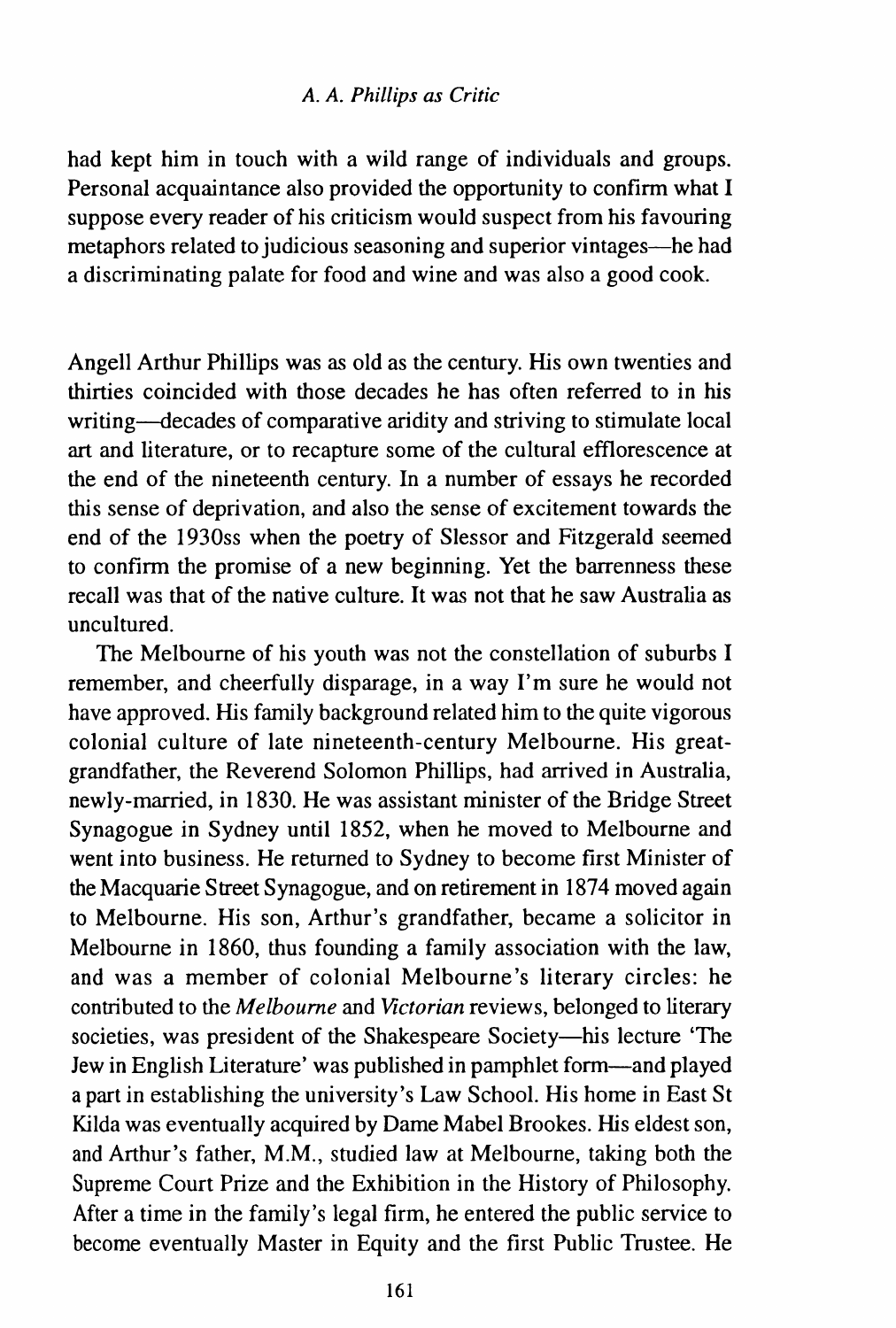also served as president of the Shakespeare Society, was active in university government, and chief president of the Australian Natives' Association. M.M. 's youngest sister, and Arthur's aunt (whom he used to visit when at Oxford) was Marion Phillips, who became a member of the House of Commons and whose *A Colonial Autocracy* (1909), researched while she was at the London School of Economics, remains a classic study of Macquarie's period based on documentary sources. A cousin of M.M. was E. Phillips Fox the painter, who studied in France and later returned there to live. One of Arthur's cherished heirlooms was a fine example of the work of this most mellow of the Australian Impressionists. 1

Arthur's mother shared her husband's interest in literature and education. Under the name 'Phillip Ray' she wrote stories and articles for the *Argus,* the *Australasian,* the *Bulletin,* and the *Weekly Times.*  During the First World War she published a novel, *White Feather.*  Prominent in philanthropic, educational and cultural organisations, she was active in the foundation of the Free Kindergarten movement and organised the appeal to establish Women's College at the university. She was a keen theatre-goer, like her husband, and a good amateur actress. She played Mrs George in Shaw's *Getting Married* with the McMahon Players; and a one-acter she wrote was put into rehearsal by them. While growing up, the young Arthur was not conscious of cultural deprivation. One memory is of Ellen Terry, then on a lecture tour, visiting their home: 'It was my first close-up of a Great, though she was a weary and half-blind old woman.' As well as visits to theatres and concerts, there was also a good library at home; and Arthur's youthful impression was that Melbourne was a remote cultural dependency of London which maintained contact through visiting theatrical companies, musicians, and books and magazines. He was, he says, a good deal protected from feelings of national inferiority: at home and school, Melbourne Grammar, he had the sense that patriotism was a matter, first of all, of loyalty to the empire, though this was not in conflict with some degree of national pride.

After a brief taste of law when he went up to the university,

I Victor Cohen, 'Reverend Solomon Phillips and his Descendants', *Australian Jewish Historical Society Journal and Proceedings* 3 (1940): 73-84; Len Fox, *E. Phillips Fox: Notes and Recollections* (the author, Potts Point, 1969). Unacknowledged quotations in this essay are from conversations or letters.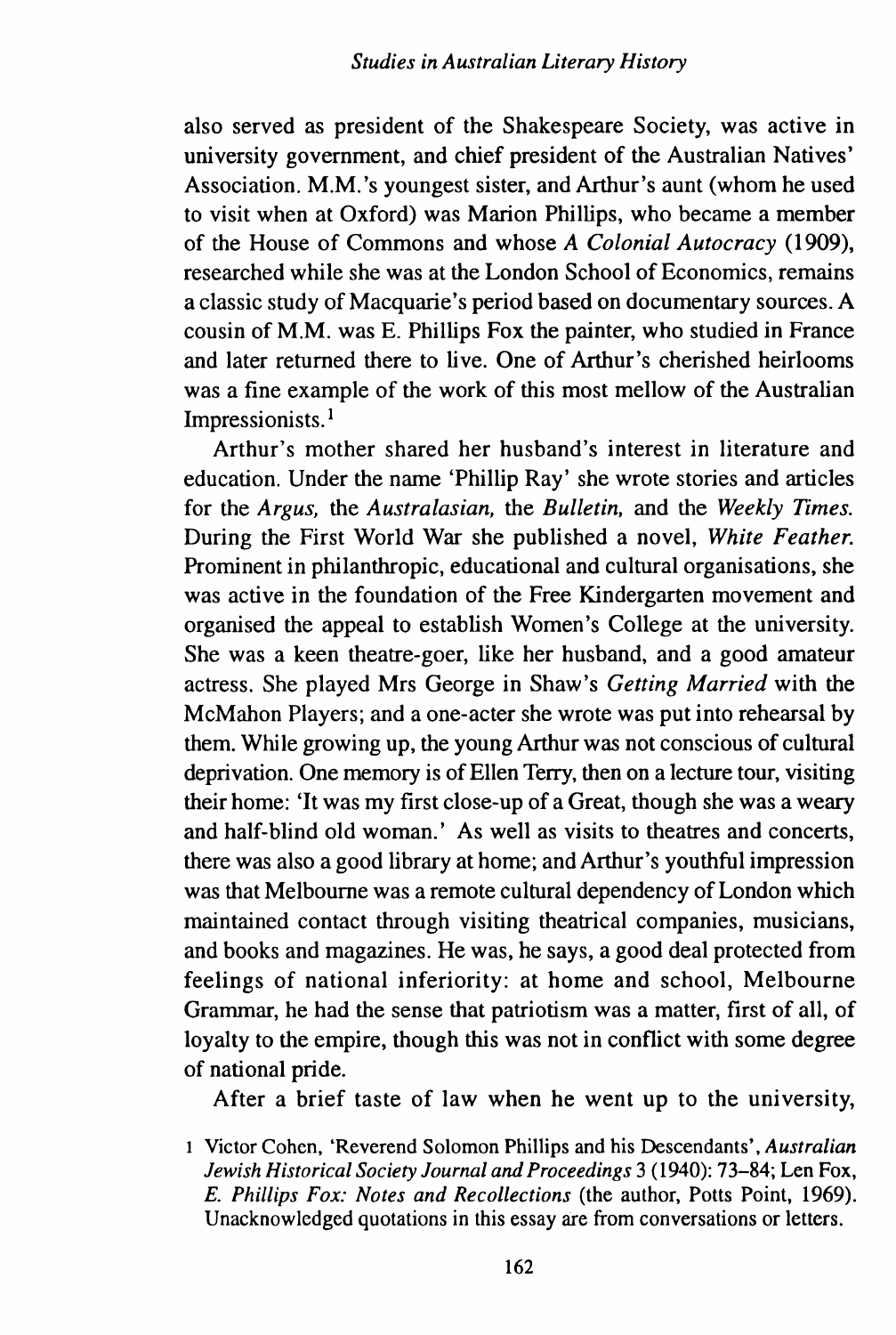Arthur switched to Arts and pure English, and left it to his elder brother to continue the family legal tradition with distinction. The vocation Arthur had in mind was not then a usual one for a member of the professional classes, but his parents supported him after he had decided to become a schoolmaster. In his English course there was no Australian literature, indeed little literature beyond 1860. The Literature Society did bring writers in-Bernard O'Dowd, Frederick Maccartney, and Vance and Nettie Palmer, who came to promote the Pioneer Players. These though were invited as local Melbourne writers, rather than as 'Australian' writers-the term then would have suggested the coarse bohemian Sydney variety. Arthur can remember being unimpressed by the *Bulletin,* or *Vision,* and finding *Triad* more to his taste in those years. As a student he had a poem published in *Melbourne University Verse,*  and began organising a national selection of undergraduate poetry. *Australian University Verse* appeared in 1922 with an introduction by John Le Gay Brereton. E. H. C. Oliphant made the final selection to avoid any suggestion of partisanship for a particular university. Included were R. D. Fitzgerald, Jack Lindsay, Ian Maxwell and A. A. Phillips. Among contemporaries at Melbourne were W. K. Hancock, later the distinguished historian, and R. C. Bald, who took the exhibition in Arthur's final year and was to become a professor at Columbia.

After completing his degree with distinction, Arthur spent some time teaching before going to Oxford to undertake the Bachelor of Literature. No training in research was offered and the topics suggested-for example, early ballad production of the eighteenth century-failed to inspire him. As he had intended to do the Oxford Diploma of Education after the B.Litt., and now wanted to drop the latter, the master of his college, Sir Michael Sadleir, offered to tutor him in a private study of educational issues until he could begin the diploma the following academic year.

It proved a wonderful chance for contact with one of the most knowledgeable and vigorous minds in the field of my main interest. It was also valuable because the tutorship system is the most valuable aspect of Oxford education and B.Litt. students didn't have tutors. I remember one ploy of Sadler typical of the demanding and stimulating Oxonian mode. Having listened to me read my essay for the week, he commented, 'You advance such-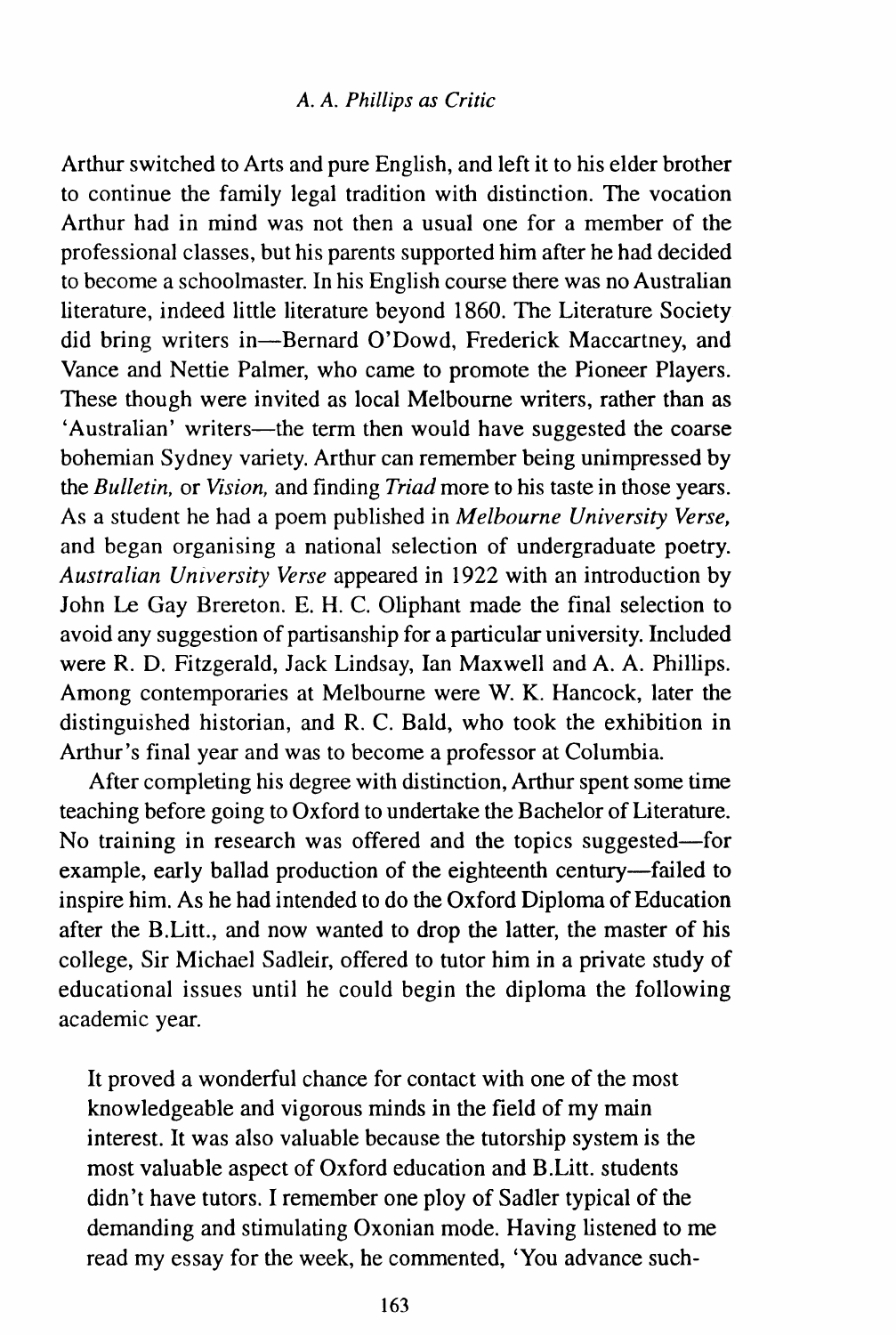## *Studies in Australian Literary History*

and-such a theory. What do you think Plato would have said about that?' After I had done my best to ventriloquise for Plato, he went on, 'Yes, that seems a reasonable interpretation. Now, what would Lenin have had to say about it?'

On completing the Diploma, Arthur returned to Australia and in 1925 commenced his career at Wesley College which was to continue until 1971. A. A. Phillips the literary critic did not emerge until later. In the early 1930s, he made a start in broadcasting over what was soon to become the Australian Broadcasting Commission, and after this was instituted he continued to broadcast in programmes like 'Books Worth Reading' for many years. Otherwise, he was active around societies, giving talks and judging competitions. When, in 1932, the English Association in London asked the local branch to submit some Australian poems for inclusion in an empire anthology, Arthur came into closer contact with Australian writing. Percival Serle, who was also on the committee, lent him books from his library, and after the selection was made, Arthur realised that there was more good local writing than he had been aware of and he decided to explore it. He then went to the bookshop Frank Wilmot was running, and made his acquaintance—the beginning of his admiring friendship with the poet-and asked him for all the worthwhile Australian books he could buy: 'I relied on him to do the choosing-with due regard to the slenderness of my purse'. Arthur joined a private discussion group with Wilmot and Serle, another with Bernard O'Dowd and Marie Pitt, as well as larger public bodies such as the Home Reading Union. But he felt that his most important association was with Dolia Ribush and his dramatic productions from 1936 to 1948. 'Ribush's devoted artistry, and the contacts I made through him-his home was the nearest thing to a *salon* that Melbourne had, though it was more bohemian than patrician—were the strongest influences on me at a critical period of my life.'

It was not until 1945 that he first contributed to the still fledgling *Meanjin*, the publication with which his name has been most closely associated ever since. 'Their Sweet Jargoning' was an attack on the pretentiousness and sloppiness of some of the magazine's previous contributors. His first major article on Australian literature, 'Henry Lawson as Craftsman', appeared in 1948. Some years earlier he had given Commonwealth Literary Fund lectures that had included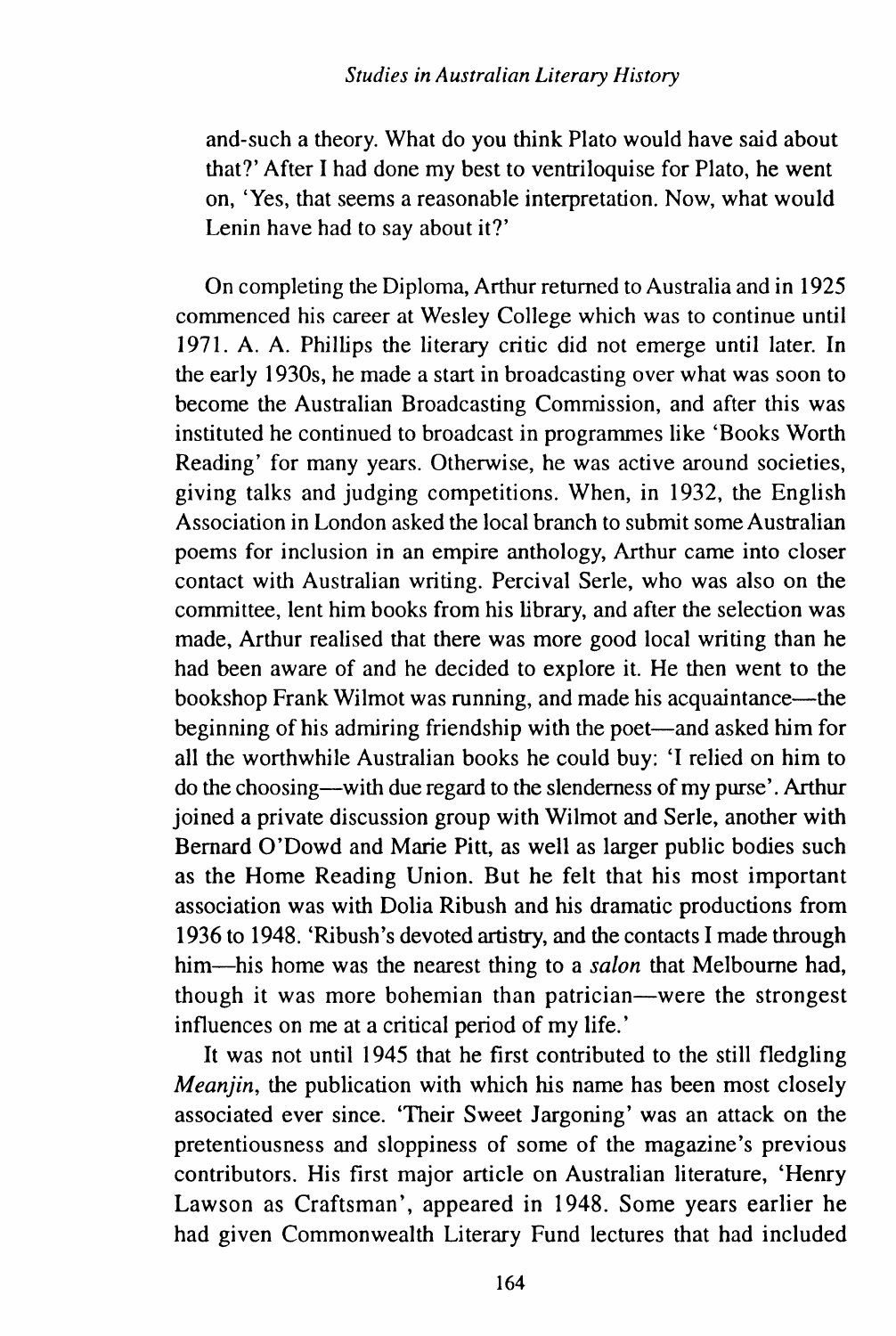some discussion of Lawson. Then, when asked by the P.E.N. Club to again judge their annual prize, he disqualified himself by saying that he was to be an entrant and drew upon lecture to write the essays on Lawson which won the prize. Hearing him read it at a P.E.N. meeting, editor Clem Christesen requested it for publication in *Meanjin.* It was not until the mid-1950s that he began reviewing regularly for the newspapers.

The core of A.A. Phillips's criticism is to be found in *The Australian Tradition.* The original edition appeared in 1958, the same year as Russel Ward's *The Australian Legend,* four years after Vance Palmer's *The Legend of the Nineties,* and three years before the long-awaited appearance of H. M. Green's *A History of Australian Literature.* As a later generation of historians has realised, the period in which these studies appeared was an important stage in the development of cultural awareness. The fact that such *books* appeared was significant in itself. Discussions postulating a democratic social and literary tradition, which these studies have in common, can be found, particularly in *Meanjin,*  during the Second World War and the post-war decade of reconstruction. By the mid-1950s there was a large enough readership with interest in our culture for book-length studies to appear. This was a new departure, or a long-interrupted continuance of a development that had languished after the tum of the century.

Elsewhere, I have outlined the broad context of the debate between 'localists' and 'universalists' on the issues relating to Australian writing.<sup>2</sup> Here I want to consider A.A.'s stand in relation to the extreme positions of 'aggressive' literary nationalism, on the one hand, and a disdainful formalism on the other. In compiling *The Australian Tradition* sub-titled 'Studies in a Colonial Culture', A.A. drew together the most related of the essays he had published from the late 1940s onwards, chiefly in *Meanjin.* In his preface to the second edition (1980), he recalled that he had chosen this title for 'the air of combative paradox' it presented at a time when 'it was pretty generally assumed that the Australian community was too young to have any traditions'. He was successful

<sup>2</sup> See my *Criticism* in the Australian Writers and Their Work series (Oxford University Press, Melbourne, 1974).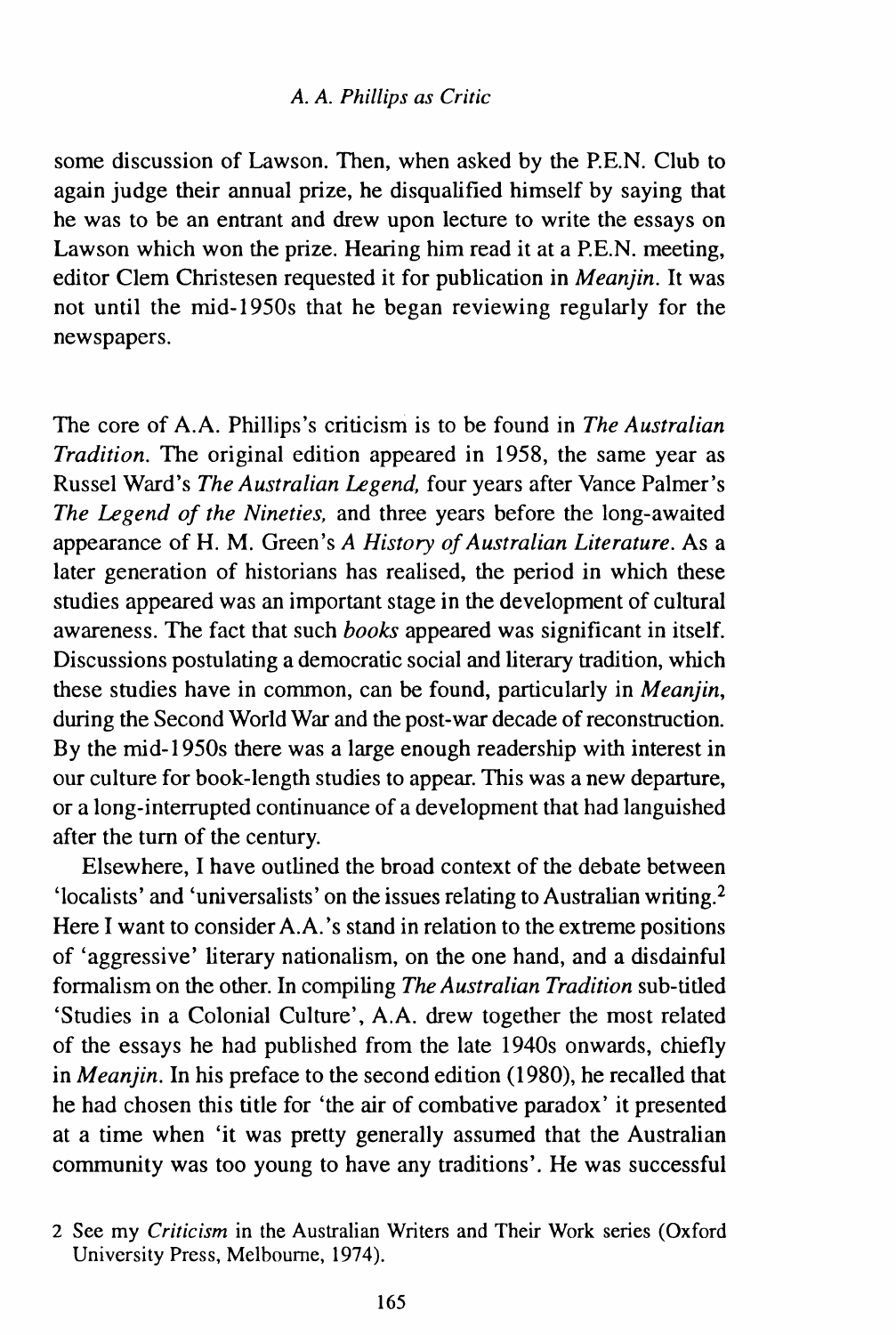in provoking reaction, and his coinage 'the cultural cringe', seen as the keynote to the collection, passed into currency as a term to condemn anything short of unreserved confidence in all things Australian. This might suggest that its creator was espousing such an attitude. To look again at the conclusion of 'The Cultural Cringe' is to realise that he was saying nothing of the sort. He sees the most important development that Australian writing had made in the previous two decades as being in the direction of being unselfconsciously Australian-a phrase that places him in some very conservative company in terms of the same cultural debate during the 1890s. The public are seen as not having progressed correspondingly because they still share an attitude of colonial inferiority about their own culture. Instead of the Cringe, or the Strut, A.A. preferred 'a relaxed erectness of carriage'.

Perhaps the most succinct statement of the basic ideas underlying the essays in *The Australian Tradition* can be found at the end of 'The Democratic Theme'.

The wind which blows from the far country through the mind of the Australian democrat is the spirit of the nineties. As a literary influence it is obvious not so much in political conceptions ... as in the inheritance of certain humane values ... In many of our writers there is the same belief in the importance of the Common Man, the same ability to present him without condescension or awkwardness, the same square jawed 'dinkum' determination to do without the fripperies, the modes—and sometimes the graces of aesthetic practice, the same unembarrassed preference for revealing the simple verities rather than the sophistication's of human nature. 3

With the Palmers and H. M. Green, and the historians Manning Clark, Russel Ward, Ian Turner, and others, A.A. saw this tradition coming down from the 1890s. What he saw as uniquely Australian about it was that it was written of and about 'the Common Man'. A radio talk for 1944, 'Dickens and Democracy', reprinted in this book, is an early example of this interest in implicit class assumptions in literature, and

<sup>3</sup> A. A. Phillips, *The Australian Tradition: Studies in a Colonial Culture*  (Cheshire, Melbourne, 1958}, p.56. Subsequent page references, included in parentheses, refer to this edition.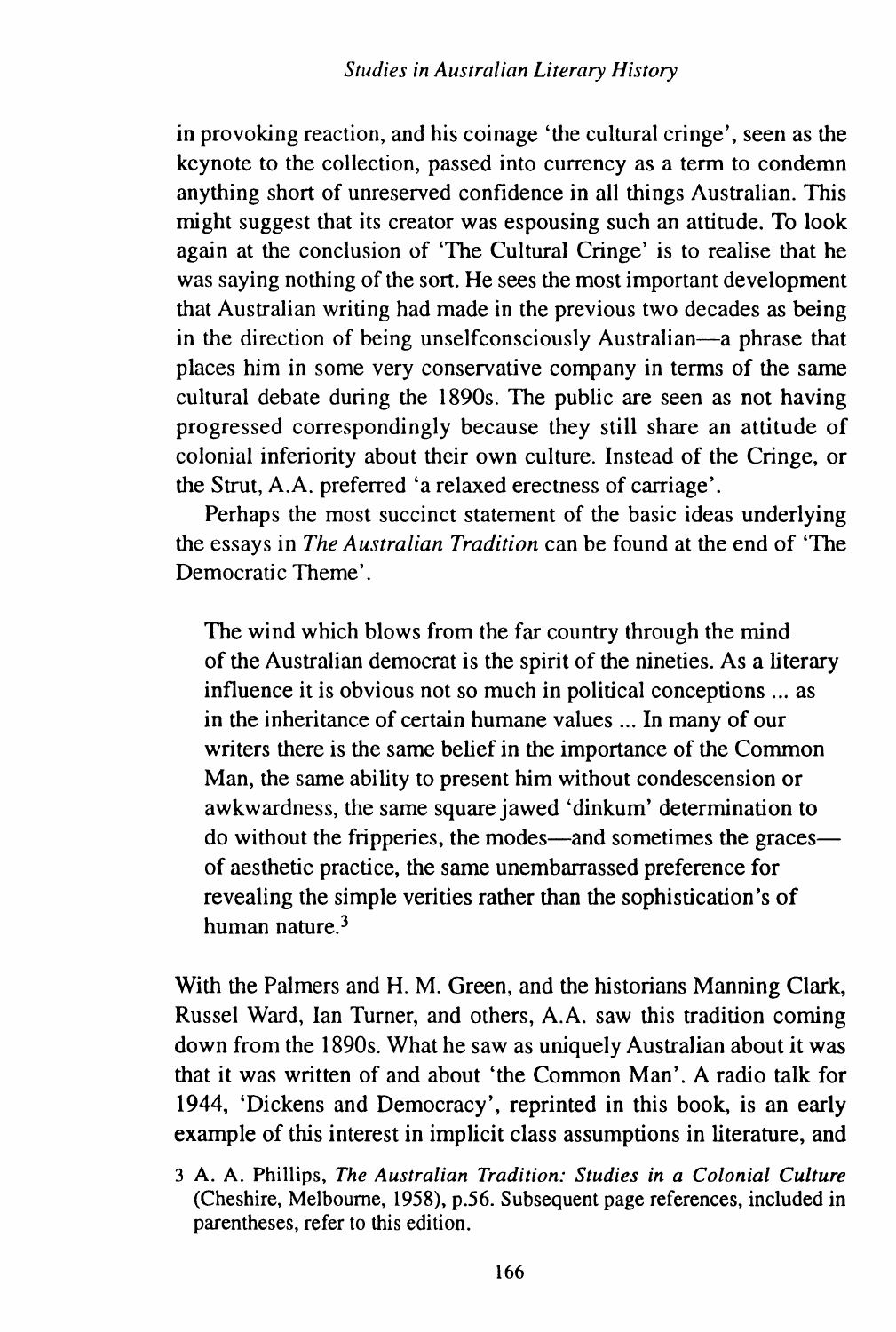A.A.'s refusal to distinguish ultimately between literary and social values. The essay on Lawson, originally published in 1948, which opens *The Australian Tradition,* provocatively develops this interest in class attitudes by beginning:

When the Australian writers of the nineties achieved a revolution in nineteenth century Anglo-Saxon letters, setting fiction free from the cage of a middle-class attitude and a middle-class audience, they set themselves problems of technique as well as of subject matter. (p.l)

Another contention in 'The Democratic Theme', which recurs elsewhere in his criticism, is that in writing for and about the Common Man these writers dispensed with the conventions and 'aesthetic practice' of their time. Again in 'The Craftsmanship of Lawson'—with the essay on Furphy, one of the first close examinations of an Australian writer's style-openings of stories by Hardy, Kipling, O. Henry and Conan Doyle are contrasted with some of Lawson's to show how his craftsmanship was the search for the style and the form which would allow him 'not to tell stories for their own sake, but to reveal the Australian way of living and the ethic informing it' (p.3).

In 'The Family Relationship', later writers like Katharine Susannah Prichard and Frank Dalby Davison are seen as continuing this tradition in that they write 'a rough-hewn prose in the dinkum tradition with a touch of slap-dashery' (p.84); and this slapdash quality is viewed as an expression of the national character. When we see this tradition associated with preference for 'the simple verities rather than the sophistication's of human nature' (p.56), we find a view similar to those perceiving two streams in American culture—the genteel, Brahmin, Highbrow and Paleface versus the native, democratic, Lowbrow or Redskin. And A.A.'s terms-the Australian writer's preference for a 'pragmatism' which excludes the 'exaltations of the mysteries' (p.88} suggest some correspondence to that disjunction between the real and the ideal discerned by a long line of American critics. Yet, according to A.A., he was not aware of American criticism and its similar concerns with the issue of an independent native tradition when he was writing these essays. (Later, in his review of a collection of American criticism he suggested that the local equivalent of 'Redskins' and 'Palefaces'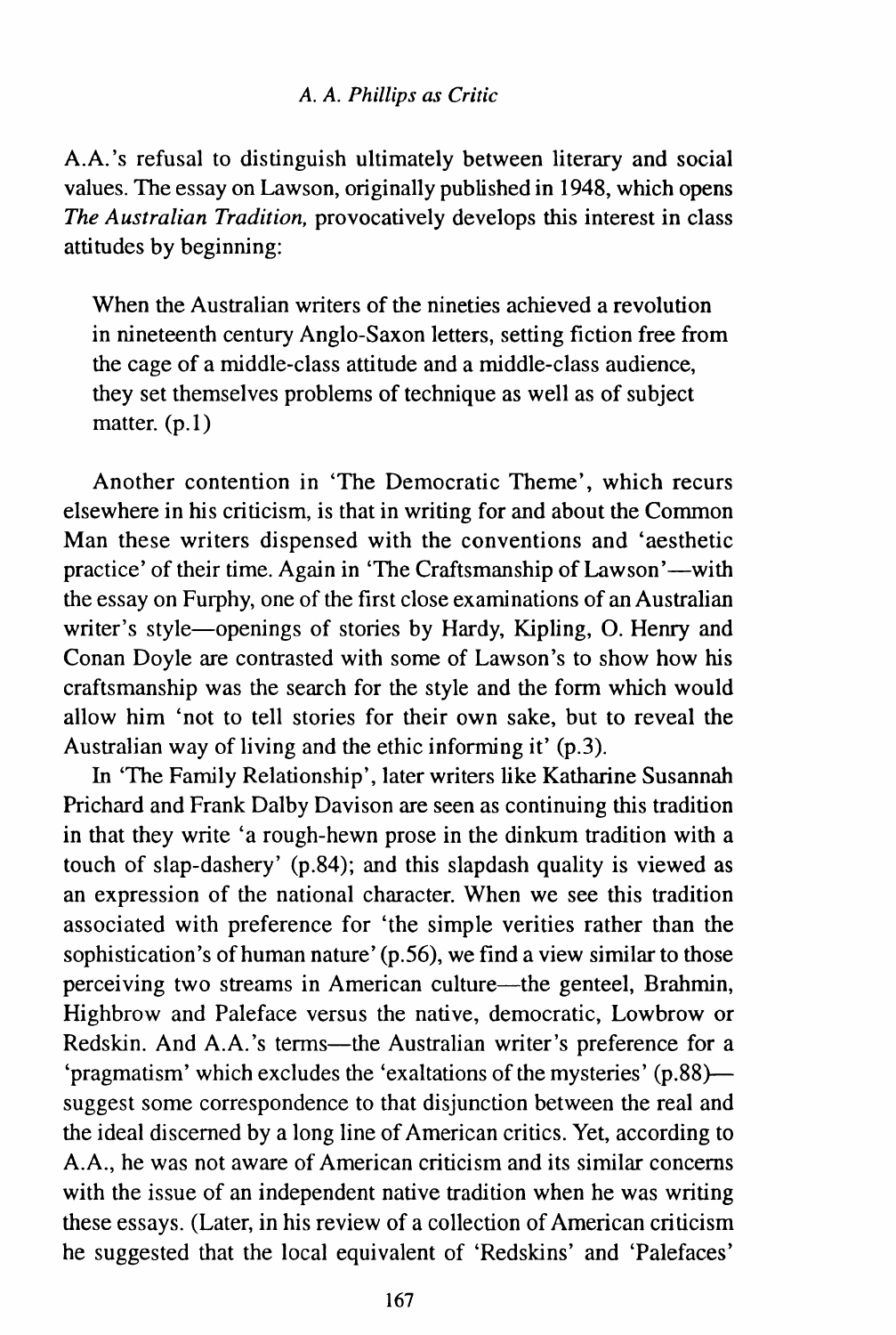could be 'Abos' and 'Pommies' .)4 The end of 'The Family Relationship' looks forward to the resolution of 'the colonial dilemma', when the native stream and the European, with its acceptance of 'mystery' and 'incertitude', will converge. The comment, added in a footnote, that in the then recently published *The Tree of Man* Patrick White had succeeded 'in reconciling a sympathetic interpretation of Australian life with a keen feeling for the spiritual mysteries'  $(p.88)$  is propheticthough for years after this was written White's novels were made the centre of dispute between the democratic traditionalists and the universalists. A.A's characteristically independent approach avoided commitment to either extreme.

The postulation of an Australian democratic tradition furnished an historical 'reality', which could be seen as having helped form the present, and as offering it relevant ideals. Between the period when this tradition was being propounded and the past which was being reexamined, there had already intervened what A.A. calls the 'Neo-Ninetyism' of the Jindyworobaks and P. R. Stephensen. Like the historians, A.A. should be seen as trying to revaluate a past which, as Vance Palmer pointed out in *The Legend of the Nineties,* had already become mythic. As the whirligig of time brings the 1950s and 1960s under scrutiny, we need to remember the context in which *The Australian Tradition* appeared, and the qualifications added in A.A.'s later writings. The view of cultural history that underlies the book is that of the pendulum-like swing of attitudes between colonial subservience and national assertiveness, and the implication of the sub-title is that the period in which the essays were written and collected together was one still subject to this swing. It is not, then, a static image of two opposed sets of attitudes, one of which is preferred by the author. The attitudes are seen as complementary, mutually reactive, and combining in different proportions in different decades. The tension between them is seen as historically inevitable, and as needing to be worked through rather than avoided. Perhaps the book's focus on individual writers has obscured for some readers this discerning perception of cultural history, which provides the themes relating the separate essays. And it is not a book preoccupied with the past; instead it looks forward to a resolution of

<sup>4</sup> Review of Harold Beaver, ed., *American Critical Essays*, Age [Melbourne], Saturday, 27 February, 1960.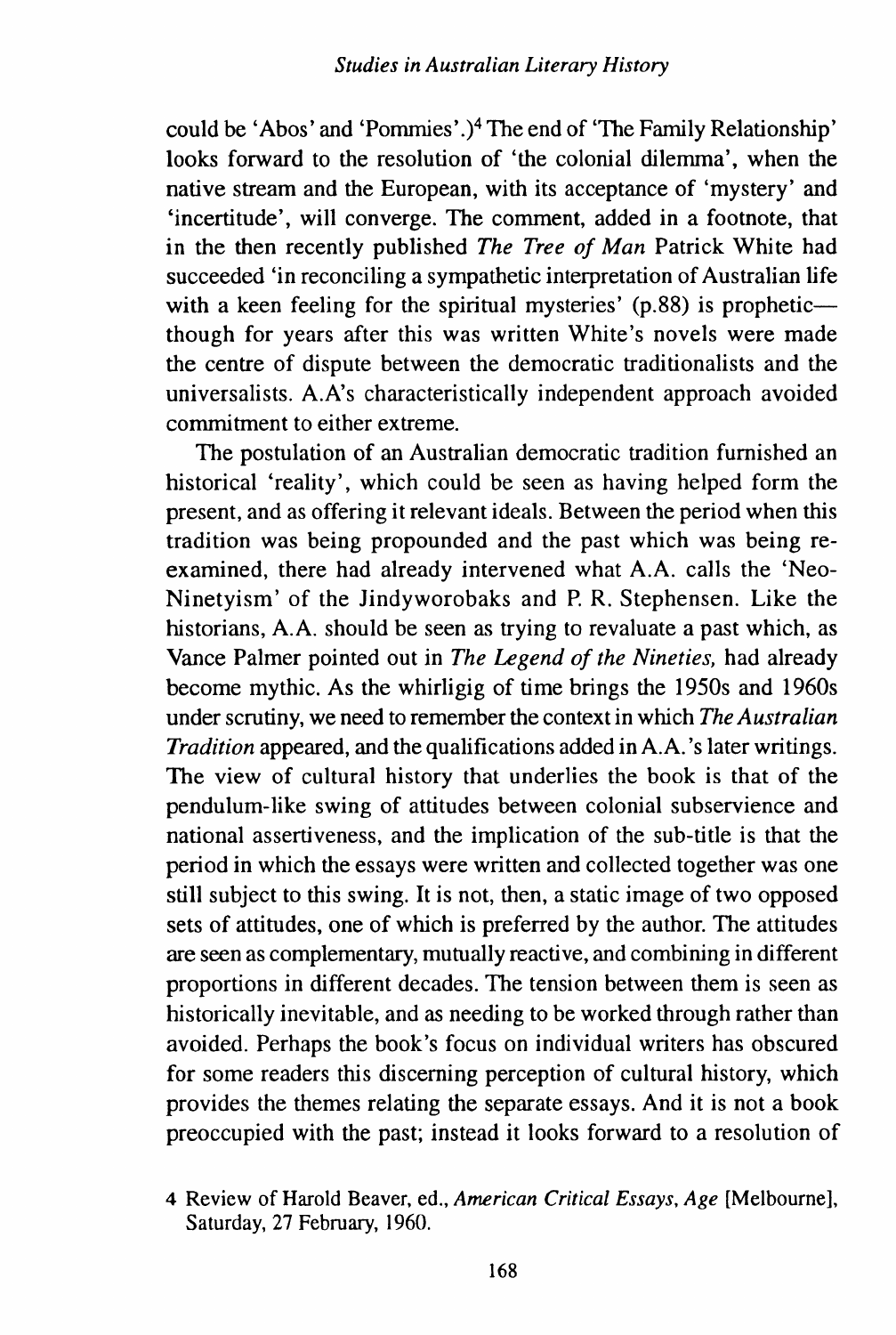'the colonial dilemma', though it is mercifully free of pontification on how this might be hastened. A.A. avoids the danger of a nostalgic infatuation with the past, with what he calls, 'Neo-Ninetyism', as a 1962 *Meanjin* essay emphasises:

The trouble with the traditionalists is that they are traditionalists, and have lost the sense of forward movement. They follow the tracks of pioneers ... who followed no man's tracks. *5* 

When A.A. came to select from the varied writing he had published over the preceding thirty years for *Responses,* he deliberately avoided the kind of thematic unity found in *The Australian Tradition.* Readers who know only that, and his book on Lawson,<sup>6</sup> might see him as exclusively preoccupied with Australian literature, chiefly of the 1890s period. *Responses* complements the earlier books by revealing his wider interests. The range of subjects is much broader, as also is the range of publications these essays were originally written for, and together these allow the reader to form a more varied impression of his work as a critic. The earliest pieces in the collection were written for radio. They are among the earliest broadcast scripts preserved in the Australian Archives, and include A. A's contribution to the programme 'Standard Works I'd like to Burn' for 1950--his talk on Pope, which in his preface to *The Dunciad Minor* A. D. Hope refers to as a source of inspiration (and much of the mock epic's scholarly apparatus is attributed to 'A.A.P. '). 7 As well as writing for *Meanjin* (and providing editorial assistance), and *Overland,* A.A. began reviewing for newspapers in the later 1950s: for the *Age* (most frequently), the *Sydney Morning Herald, Nation,* and later, *Nation Review.* In selecting from the considerable volume of his literary journalism for *Responses,* he chose a high proportion of reviews of Australian authors. These, he felt, would be more likely to be of interest to readers of the collection than his opinions on English, American and European books of all kinds-which, rather

- 5 'The Literary Heritage Re-assessed', reprinted in *Responses,* pp.72-8l.
- 6 A. A. Phillips, *Henry Lawson,* Twayne's World Author Series (Twayne, New York, 1970).
- 7 A. D. Hope, *Dunciad Minor: An Heroick Poem by A. D. Hope: Profusely Annotated by A. A. P. and A. P.* (Melbourne University Press, Melbourne, 1970), pp.v-viii.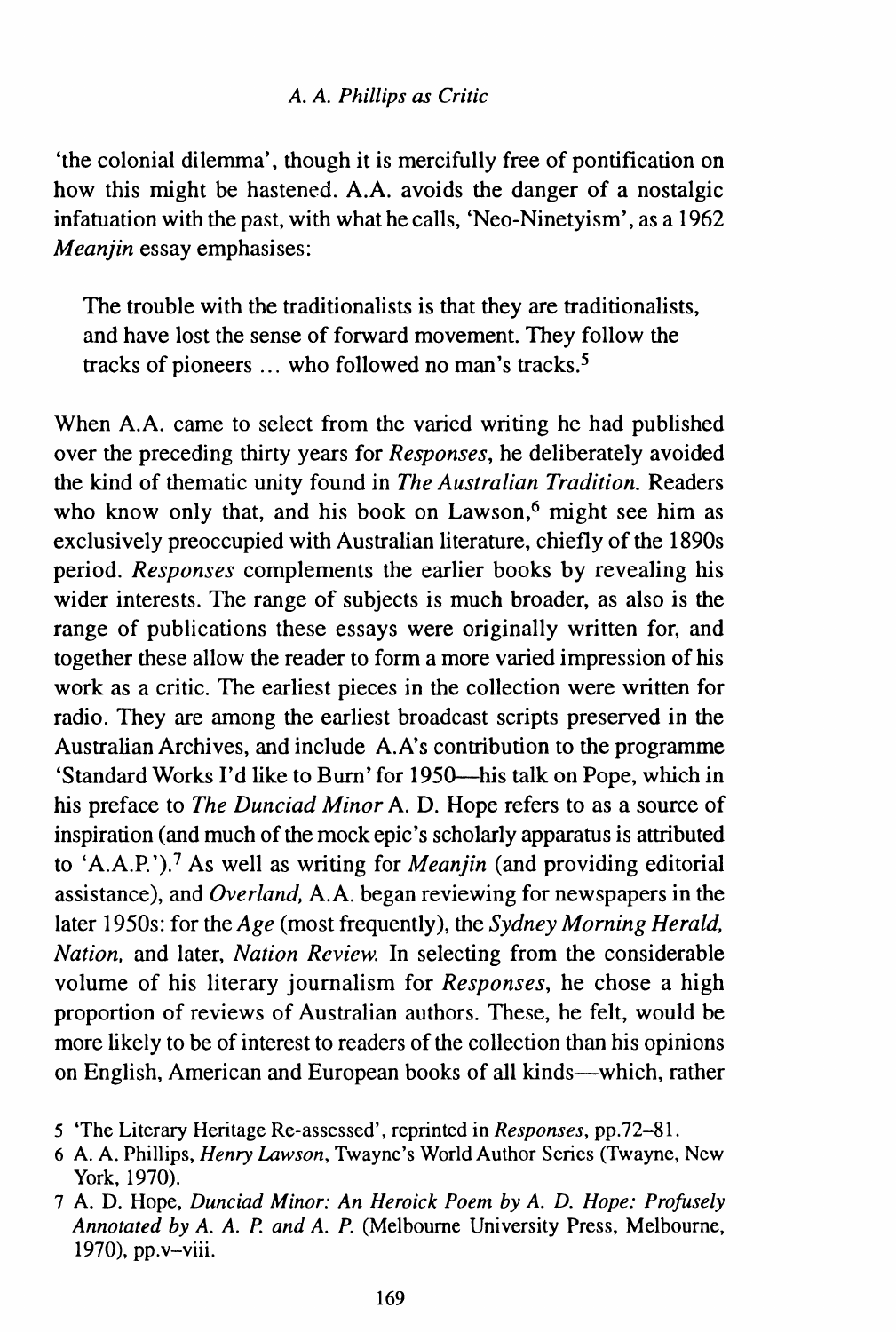than Australian books, occasioned the bulk of his newspaper reviewing. Almost half of his reviews were concerned not with imaginative writing but with wider cultural, and political, concerns, such as education or government support for the arts. These facts should remind us that, like A. G. Stephens and Vance Palmer before him, his interests were much wider and more cosmopolitan than his more familiar writings might suggest.

Stephens, Palmer, Phillips ... there does seem to be a relationship between them that goes beyond their having been seen as 'literary nationalists'. Their names in sequence suggest elusively some pattern in cultural history, though not a line of simple descent from the 'Red Page Rhadamanthus'. They can be seen as the most prominent, and forcefully individualistic, critics who countered indifference towards Australian culture in successive periods. They were not alone; and their criticism, examined more fully, forces qualification of the received stereotypes we have of it. But that they were, however unintentionally, responsible for such stereotypes of the Australian Critic is a large, if inaccurate, measure of their achievement. Unfairly simplified as their views have been, at least they were recognised as provocative gad-flies with unfashionable interests; discomfortingly, they wrote against the grain of complacent dismissal of our own culture. Vance Palmer can confidently be seen as an influence on A.A. because of his pervasive influence on cultural life, especially in Melbourne, from the 1920s onwards. His views of the interdependence of national culture, democratic values, and the literature which expressed both had their fullest influence on *Meanjin.* An affinity between A.G.S and A.A. that one can sense-beyond their obvious common commitment to Australian writing-is more a matter of style and, with this, of stance. Both employ a direct, confident, vigorously colloquial manner that is provocatively pointed, a style that suggests the writer has matters of personal urgency to express in a pithy, down-to-earth way and has no time for, or patience with, academic jargon or affectations.

Although he can rise to the impassioned eloquence we find at the end of 'The Democratic Theme', A.A.'s preferred critical style tends towards terseness. In this he is very reminiscent of Stephens; both prefer brevity, not only in their sentences but also in their paragraphs. Their concern is with their judgements, or the direction of their arguments, rather than with proliferating analytic detail; their natural unit is the